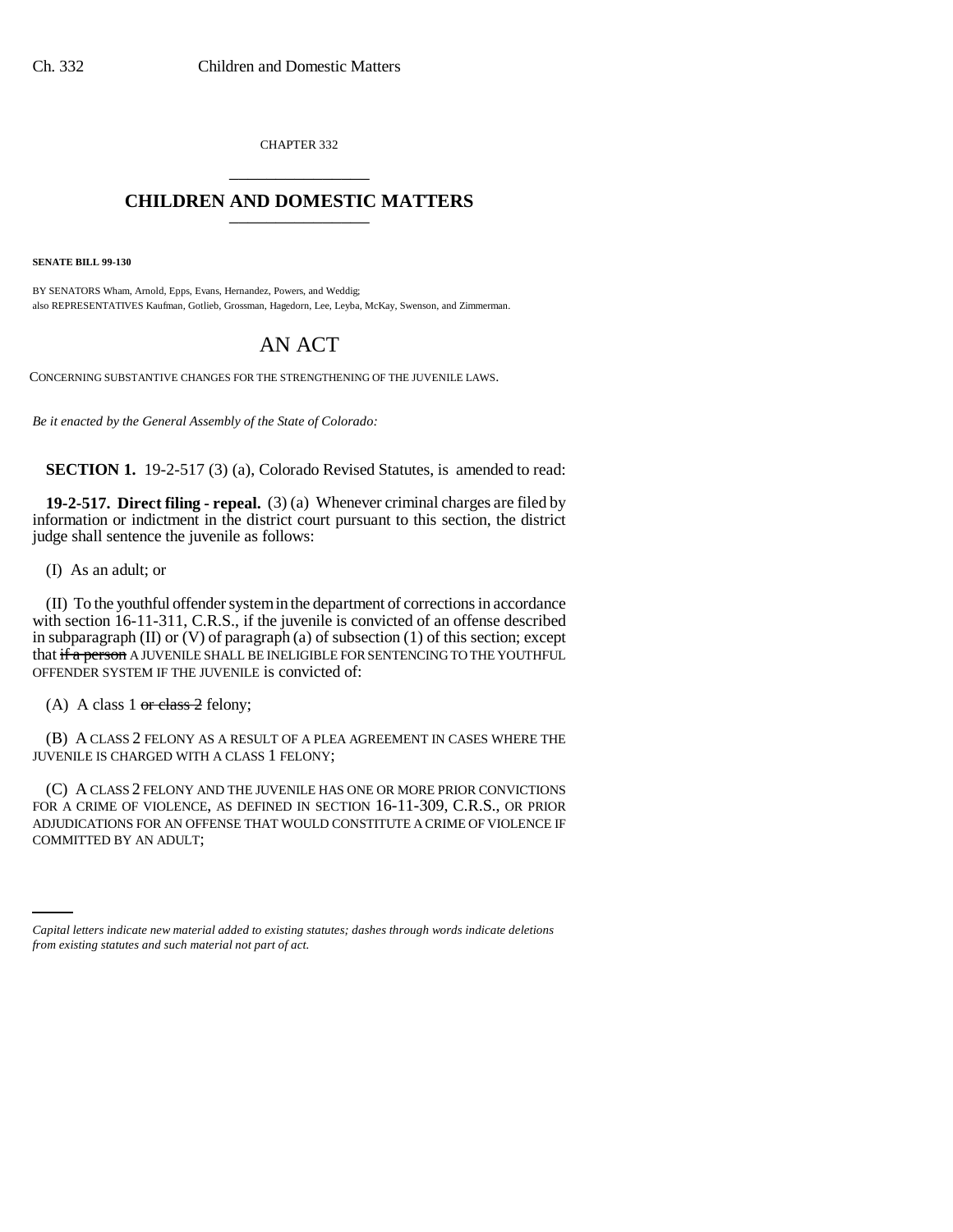(D) A CLASS 2 FELONY AND THE JUVENILE IS SIXTEEN YEARS OF AGE OR OLDER;

(E) Any sexual offense described in section 18-6-301 or 18-6-302, C.R.S., or part 4 of article 3 of title 18, C.R.S.; or

(F) A second or subsequent offense described in said subparagraph (II) or (V), for which IF such person received a sentence to the department of corrections or to the youthful offender system such person shall be ineligible for sentencing to the youthful offender system FOR THE PRIOR OFFENSE; or

(III) Pursuant to the provisions of this article, if the juvenile is less than sixteen years of age at the time of commission of the crime and is convicted of an offense other than a class 1 or class 2 felony, a crime of violence as defined under section 16-11-309, C.R.S., or an offense described in subparagraph (V) of paragraph (a) of subsection (1) of this section and the judge makes a finding of special circumstances.

**SECTION 2.** 19-2-518 (1) (d), Colorado Revised Statutes, is amended to read:

**19-2-518. Transfers.** (1) (d) (I) Whenever criminal charges are transferred to the district court pursuant to the provisions of this article, the judge of the district court shall have the power to make any disposition of the case that any juvenile court would have or to remand the case to the juvenile court for disposition at its discretion; except that a juvenile who is convicted of a class 1 felony, or whose case was transferred to the district court and who is convicted of a crime of violence, as defined in section 16-11-309, C.R.S., or who has been previously adjudicated a mandatory sentence offender, a violent juvenile offender, or an aggravated juvenile offender shall be sentenced pursuant to section 18-1-105, C.R.S. EXCEPT AS OTHERWISE PROVIDED IN SUBPARAGRAPH (II) OF THIS PARAGRAPH (d), IN CASES IN WHICH CRIMINAL CHARGES ARE TRANSFERRED TO THE DISTRICT COURT PURSUANT TO THE PROVISIONS OF THIS SECTION, THE JUDGE OF THE DISTRICT COURT SHALL SENTENCE THE JUVENILE PURSUANT TO THE PROVISIONS OF SECTION 18-1-105, C.R.S., IF THE JUVENILE IS:

(A) CONVICTED OF A CLASS 1 FELONY;

(B) CONVICTED OF A CRIME OF VIOLENCE, AS DEFINED IN SECTION 16-11-309, C.R.S.; OR

(C) CONVICTED OF ANY OTHER CRIMINAL CHARGE SPECIFIED IN PARAGRAPH (a) OF THIS SUBSECTION (1) AND THE JUVENILE WAS PREVIOUSLY ADJUDICATED A MANDATORY SENTENCE OFFENDER, A VIOLENT JUVENILE OFFENDER, OR AN AGGRAVATED JUVENILE OFFENDER.

(II) IN CASES IN WHICH CRIMINAL CHARGES ARE TRANSFERRED TO THE DISTRICT COURT PURSUANT TO THE PROVISIONS OF THIS SECTION, THE JUDGE OF THE DISTRICT COURT MAY SENTENCE TO THE YOUTHFUL OFFENDER SYSTEM CREATED IN SECTION 16-11-311,C.R.S., ANY JUVENILE WHO WOULD OTHERWISE BE SENTENCED PURSUANT TO THE PROVISIONS OF SUBPARAGRAPH (I) OF THIS PARAGRAPH (d); EXCEPT THAT A JUVENILE SHALL BE INELIGIBLE FOR SENTENCING TO THE YOUTHFUL OFFENDER SYSTEM IF THE JUVENILE IS CONVICTED OF:

(A) A CLASS 1 FELONY;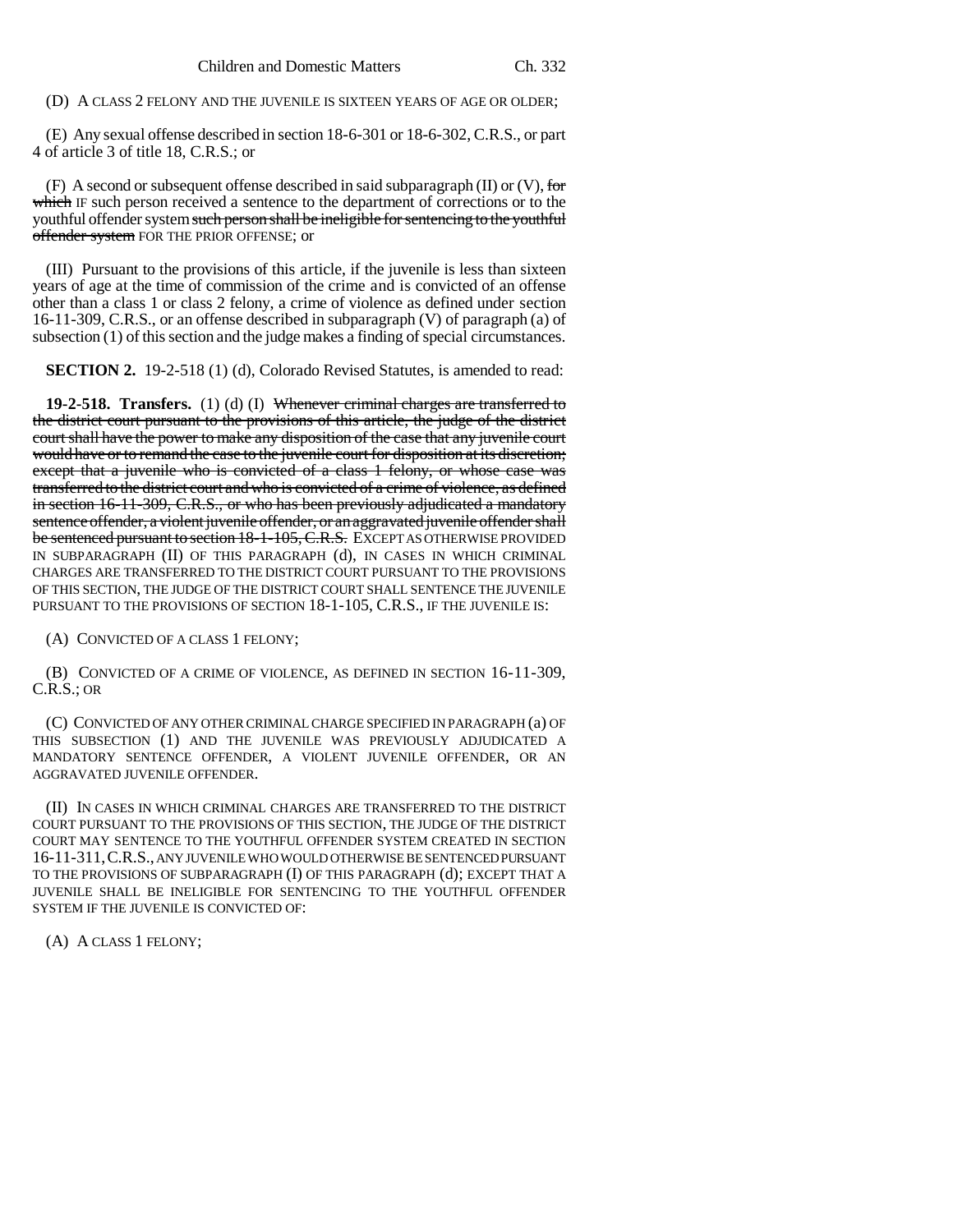## Ch. 332 Children and Domestic Matters

(B) A CLASS 2 FELONY AS A RESULT OF A PLEA AGREEMENT IN CASES WHERE THE JUVENILE IS CHARGED WITH A CLASS 1 FELONY;

(C) A CLASS 2 FELONY AND THE JUVENILE HAS ONE OR MORE PRIOR CONVICTIONS FOR A CRIME OF VIOLENCE, AS DEFINED IN SECTION 16-11-309, C.R.S., OR PRIOR ADJUDICATIONS FOR AN OFFENSE THAT WOULD CONSTITUTE A CRIME OF VIOLENCE IF COMMITTED BY AN ADULT;

(D) A CLASS 2 FELONY AND THE JUVENILE IS SIXTEEN YEARS OF AGE OR OLDER;

(E) ANY SEXUAL OFFENSE DESCRIBED IN SECTION 18-6-301 OR 18-6-302,C.R.S., OR PART 4 OF ARTICLE 3 OF TITLE 18, C.R.S.

(III) IN CASES IN WHICH CRIMINAL CHARGES ARE TRANSFERRED TO THE DISTRICT COURT PURSUANT TO THE PROVISIONS OF THIS SECTION AND THE JUVENILE IS NOT ELIGIBLE FOR SENTENCING PURSUANT TO SUBPARAGRAPH (I) OF THIS PARAGRAPH (d), THE JUDGE OF THE DISTRICT COURT SHALL HAVE THE POWER TO MAKE ANY DISPOSITION OF THE CASE THAT ANY JUVENILE COURT WOULD HAVE OR TO REMAND THE CASE TO THE JUVENILE COURT FOR DISPOSITION AT ITS DISCRETION.

(II) (IV) If, following transfer of criminal charges to the district court pursuant to this section, a juvenile is convicted of a lesser included offense for which criminal charges could not originally have been transferred to the district court, the court shall sentence the juvenile pursuant to the provisions of this article.

**SECTION 3.** 16-11-311 (1) (b) and (2) (a) (I), Colorado Revised Statutes, are amended to read:

**16-11-311. Sentences - youthful offenders - legislative declaration - powers and duties of district court - authorization for youthful offender system powers and duties of department of corrections - repeal.** (1) (b) It is the further intent of the general assembly in enacting this section that female and male offenders for whom charges have been directly filed in the district court and who have been convicted in the district court receive equitable treatment in sentencing, particularly in regard to the option of being sentenced to the youthful offender system pursuant to section 19-2-517 (3), C.R.S. SECTION 19-2-517 (3) OR 19-2-518 (1) (d) (II), C.R.S. Accordingly, it is the general assembly's intent that necessary measures be taken by the department of corrections to establish separate housing for female and male offenders who are sentenced to the youthful offender system without compromising the equitable treatment of either.

(2) (a) (I) A juvenile may be sentenced to the youthful offender system created pursuant to this section under the circumstances set forth in section  $19-2-517$  (3) (a)  $(H), C.R.S.$  SECTION 19-2-517 (3) (a) (II) OR 19-2-518 (1) (d) (II), C.R.S. In order to sentence a juvenile to the youthful offender system, the court shall first impose upon such person a sentence to the department of corrections in accordance with section 18-1-105, C.R.S. The court shall thereafter suspend such sentence conditioned on completion of a sentence to the youthful offender system, including a period of community supervision. The court shall impose any such sentence to the youthful offender system for a determinate period of not less than two years nor more than six years; EXCEPT THAT A JUVENILE CONVICTED OF A CLASS 2 FELONY MAY BE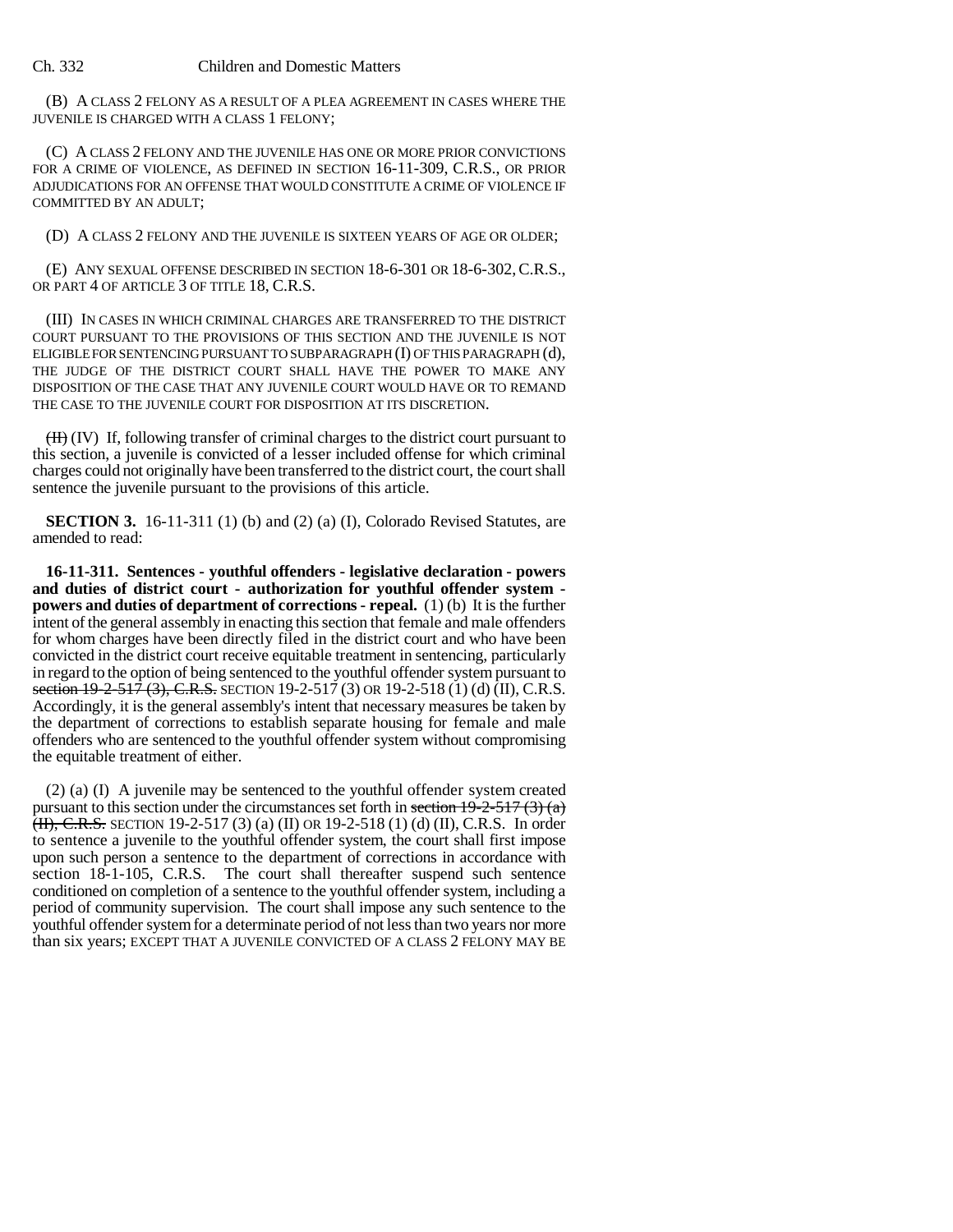Children and Domestic Matters Ch. 332

SENTENCED FOR A DETERMINATE PERIOD OF UP TO SEVEN YEARS. with authority granted to IN IMPOSING SUCH SENTENCE, THE COURT SHALL GRANT AUTHORITY TO the department of corrections to place a youthful offender under a period of community supervision for a period of no less than six months and up to twelve months any time after the date on which the youthful offender has twelve months remaining to complete the determinate sentence. The court may award a juvenile sentenced to the youthful offender system credit for presentence confinement; except that such credit shall not reduce the juvenile's actual time served in the youthful offender system to less than two years. The court is encouraged to have a presentence investigation conducted before sentencing a juvenile pursuant to this section.

**SECTION 4.** 19-2-908 (1) (b), Colorado Revised Statutes, is amended to read:

**19-2-908. Sentencing - special offenders.** (1) The court shall sentence a juvenile adjudicated as a special offender as follows:

(b) **Repeat juvenile offender.** The court may SHALL sentence any juvenile adjudicated as a repeat juvenile offender, as described in section 19-2-516 (2), pursuant to section 19-2-907 or may commit a repeat juvenile offender to the department of human services. The court may impose a minimum term during which the juvenile shall not be released from a residential program without prior written approval of the court that made the commitment OUT OF THE HOME FOR NOT LESS THAN ONE YEAR, UNLESS THE COURT FINDS THAT AN ALTERNATIVE SENTENCE OR A COMMITMENT OF LESS THAN ONE YEAR OUT OF THE HOME WOULD BE MORE APPROPRIATE; EXCEPT THAT:

(I) IF THE PERSON ADJUDICATED AS A REPEAT JUVENILE OFFENDER IS EIGHTEEN YEARS OF AGE OR OLDER ON THE DATE OF THE SENTENCING HEARING, THE COURT MAY SENTENCE THAT PERSON TO THE COUNTY JAIL OR TO A COMMUNITY CORRECTIONAL FACILITY OR PROGRAM FOR A PERIOD NOT TO EXCEED TWO YEARS, IF SUCH PERSON HAS BEEN ADJUDICATED A REPEAT JUVENILE OFFENDER PURSUANT TO THIS ARTICLE FOR ACTS COMMITTED PRIOR TO SUCH PERSON'S EIGHTEENTH BIRTHDAY; OR

(II) THE JUVENILE OR PERSON MAY BE RELEASED BY THE COMMITTING JUDGE UPON A SHOWING OF EXEMPLARY BEHAVIOR.

**SECTION 5.** 19-2-925 (1) and (4) (e), Colorado Revised Statutes, are amended to read:

**19-2-925. Probation - terms - release - revocation.** (1) (a) The terms and conditions of probation shall be specified by rules or orders of the court. The court, as a condition of probation for a juvenile who is ten years of age or older but less than eighteen years of age on the date of the sentencing hearing, may impose a commitment or detention. The court, as a condition of probation for a juvenile eighteen years of age or older at the time of sentencing for delinquent acts committed prior to his or her eighteenth birthday, may impose a sentence to the county jail. The aggregate length of any such commitment OR detention, or sentence, whether continuous or at designated intervals, shall not exceed forty-five days; except that such limit shall not apply to any placement out of the home through a county department of social services. Each juvenile placed on probation shall be given a written statement of the terms and conditions of his or her probation and shall have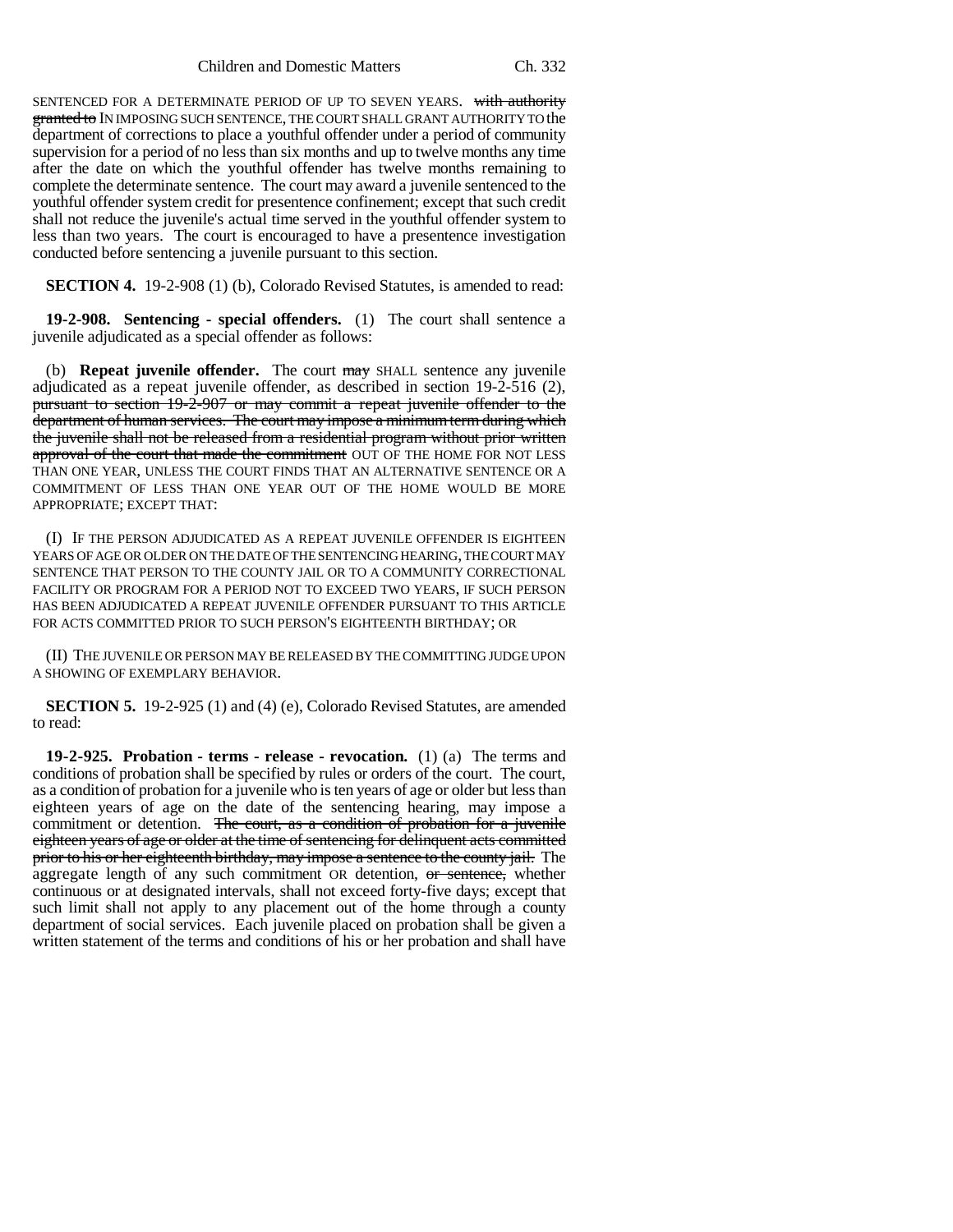## Ch. 332 Children and Domestic Matters

such terms and conditions fully explained to him or her.

(b) THE COURT, AS A CONDITION OF PROBATION FOR A JUVENILE EIGHTEEN YEARS OF AGE OR OLDER AT THE TIME OF SENTENCING FOR DELINQUENT ACTS COMMITTED PRIOR TO HIS OR HER EIGHTEENTH BIRTHDAY, MAY IMPOSE AS A CONDITION OF PROBATION A SENTENCE TO THE COUNTY JAIL THAT SHALL NOT EXCEED NINETY DAYS; EXCEPT THAT SUCH SENTENCE MAY BE FOR A PERIOD OF UP TO ONE HUNDRED EIGHTY DAYS IF THE COURT ORDERS THE JUVENILE RELEASED FOR SCHOOL ATTENDANCE, JOB TRAINING, OR EMPLOYMENT.

(4) (e) If the court revokes the probation of a person over eighteen years of age, in addition to other action permitted by this article, the court may sentence him or her to the county jail for a period not to exceed one hundred eighty days during which TIME he or she may be released during the day for school attendance, job training, or employment, as ordered by the court; EXCEPT THAT, IF THE SENTENCE IMPOSED EXCEEDS NINETY DAYS, THE COURT SHALL ORDER THE PERSON RELEASED FOR SCHOOL ATTENDANCE, JOB TRAINING, OR EMPLOYMENT WHILE SERVING HIS OR HER SENTENCE.

**SECTION 6.** 19-2-509, Colorado Revised Statutes, is amended BY THE ADDITION OF A NEW SUBSECTION to read:

**19-2-509. Bail.** (7) THE PARENT, GUARDIAN, OR LEGAL CUSTODIAN FOR ANY JUVENILE RELEASED ON BOND PURSUANT TO THIS SECTION OR ANY OTHER RESPONSIBLE ADULT WHO SECURES A PERSONAL RECOGNIZANCE BOND FOR A JUVENILE PURSUANT TO SUBSECTION (6) OF THIS SECTION MAY PETITION THE COURT, PRIOR TO FORFEITURE OR EXONERATION OF THE BOND, TO REVOKE THE BOND AND REMAND THE JUVENILE INTO CUSTODY IF THE PARENT, GUARDIAN, LEGAL CUSTODIAN, OR OTHER RESPONSIBLE ADULT DETERMINES THAT HE OR SHE IS UNABLE TO CONTROL THE JUVENILE. THE COURT SHALL APPLY THE PRESUMPTION SPECIFIED IN SECTION 19-2-508 (3) (a) (III) IN DETERMINING WHETHER TO REVOKE THE BOND.

**SECTION 7.** 19-2-105 (1), Colorado Revised Statutes, is amended to read:

**19-2-105. Venue.** (1) (a) Proceedings in cases brought under this article shall be commenced in the county in which the alleged violation of the law, ordinance, or court order took place; EXCEPT THAT THE COURT MAY ORDER A CHANGE OF VENUE BASED UPON WRITTEN FINDINGS THAT A CHANGE OF VENUE IS NECESSARY TO ENSURE THAT THE JUVENILE RECEIVES A FAIR TRIAL, IN WHICH CASE VENUE SHALL BE TRANSFERRED TO AN APPROPRIATE JURISDICTION PRIOR TO THE FINDINGS OF FACT. When the court in which the petition was filed is in a county other than where the juvenile resides, such court may transfer venue to the court of the county of the juvenile's residence after findings of fact but prior to adjudication and sentencing. The court may also transfer venue to the court of the county of the juvenile's residence after sentencing for the purposes of supervision AFTER SENTENCING AND ENTRY OF ANY ORDER FOR PAYMENT OF RESTITUTION. A transfer of venue may not be rejected for any reason except where venue would be improper.

(b) FOR PURPOSES OF DETERMINING PROPER VENUE, A JUVENILE WHO IS PLACED IN THE LEGAL CUSTODY OF A COUNTY DEPARTMENT OF SOCIAL SERVICES SHALL BE DEEMED FOR THE ENTIRE PERIOD OF PLACEMENT TO RESIDE IN THE COUNTY IN WHICH THE JUVENILE'S LEGAL CUSTODIAN IS LOCATED, EVEN IF THE JUVENILE IS PHYSICALLY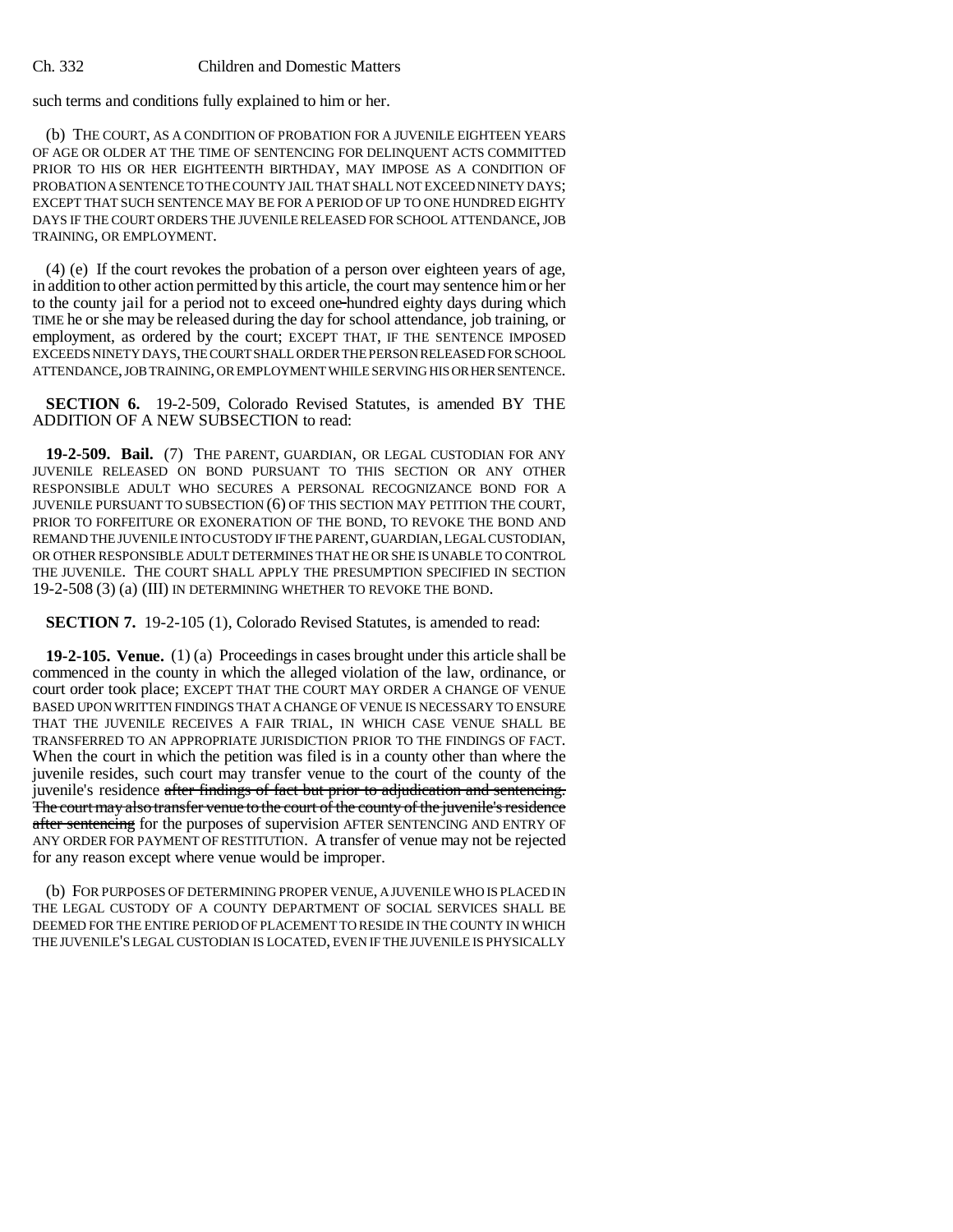RESIDING IN A RESIDENTIAL FACILITY LOCATED IN ANOTHER COUNTY. IF A JUVENILE IS PLACED IN THE LEGAL CUSTODY OF A COUNTY DEPARTMENT OF SOCIAL SERVICES, THE COURT SHALL NOT TRANSFER VENUE DURING THE PERIOD OF PLACEMENT TO ANY COUNTY OTHER THAN THE COUNTY IN WHICH THE JUVENILE'S LEGAL CUSTODIAN IS LOCATED.

**SECTION 8.** 19-2-509, Colorado Revised Statutes, is amended BY THE ADDITION OF A NEW SUBSECTION to read:

**19-2-509. Bail.** (8) A JUVENILE MAY BE RELEASED ON BOND OR AS OTHERWISE PROVIDED IN THIS SECTION REGARDLESS OF WHETHER THE JUVENILE APPEARS IN COURT PURSUANT TO A SUMMONS OR A WARRANT.

**SECTION 9.** 19-2-514 (8), Colorado Revised Statutes, is amended to read:

**19-2-514. Summons - issuance - contents - service.** (8) (a) A summons issued under this section may be served in the same manner as the summons in a civil action or by mailing it to the juvenile's last-known address by certified mail with return receipt requested not less than five days prior to the time the juvenile is requested to appear in court. Service by mail is complete upon return of the receipt signed by the juvenile, his or her parents, guardian, legal custodian, physical custodian, or spousal equivalent as defined in section 19-1-103 (101).

(b) SERVICE UPON THE PARENT, GUARDIAN, LEGAL CUSTODIAN, OR PHYSICAL CUSTODIAN WHO HAS PHYSICAL CARE OF A JUVENILE OF A SUMMONS THAT CONTAINS WORDING COMMANDING SAID PARENT, GUARDIAN, LEGAL CUSTODIAN, OR PHYSICAL CUSTODIAN TO PRODUCE THE JUVENILE IN COURT SHALL CONSTITUTE VALID SERVICE COMPELLING THE ATTENDANCE OF BOTH THE JUVENILE AND SAID PARENT, GUARDIAN, LEGAL CUSTODIAN, OR PHYSICAL CUSTODIAN IN COURT. IN ADDITION, SERVICE OF A SUMMONS AS DESCRIBED IN THIS PARAGRAPH (b) SHALL COMPEL SAID PARENT, GUARDIAN, LEGAL CUSTODIAN, OR PHYSICAL CUSTODIAN EITHER TO MAKE ALL NECESSARY ARRANGEMENTS TO ENSURE THAT THE JUVENILE IS AVAILABLE TO APPEAR BEFORE THE COURT OR TO APPEAR IN COURT AND SHOW GOOD CAUSE FOR THE JUVENILE'S FAILURE TO APPEAR.

**SECTION 10.** 19-2-511 (2), Colorado Revised Statutes, is amended to read:

**19-2-511. Statements.** (2) (a) Notwithstanding the provisions of subsection (1) of this section, statements or admissions of a juvenile shall not be inadmissible MAY BE ADMISSIBLE in evidence, by reason of NOTWITHSTANDING the absence of a parent, guardian, or legal or physical custodian, if THE COURT FINDS THAT, UNDER THE TOTALITY OF THE CIRCUMSTANCES, THE JUVENILE MADE A KNOWING, INTELLIGENT, AND VOLUNTARY WAIVER OF RIGHTS AND:

(I) The juvenile is eighteen years of age or older at the time of the interrogation OR THE JUVENILE MISREPRESENTS HIS OR HER AGE AS BEING EIGHTEEN YEARS OF AGE OR OLDER AND THE LAW ENFORCEMENT OFFICIAL ACTS IN GOOD FAITH RELIANCE ON SUCH MISREPRESENTATION IN CONDUCTING THE INTERROGATION; if

(II) The juvenile is emancipated from the parent, guardian, or legal or physical custodian; or if